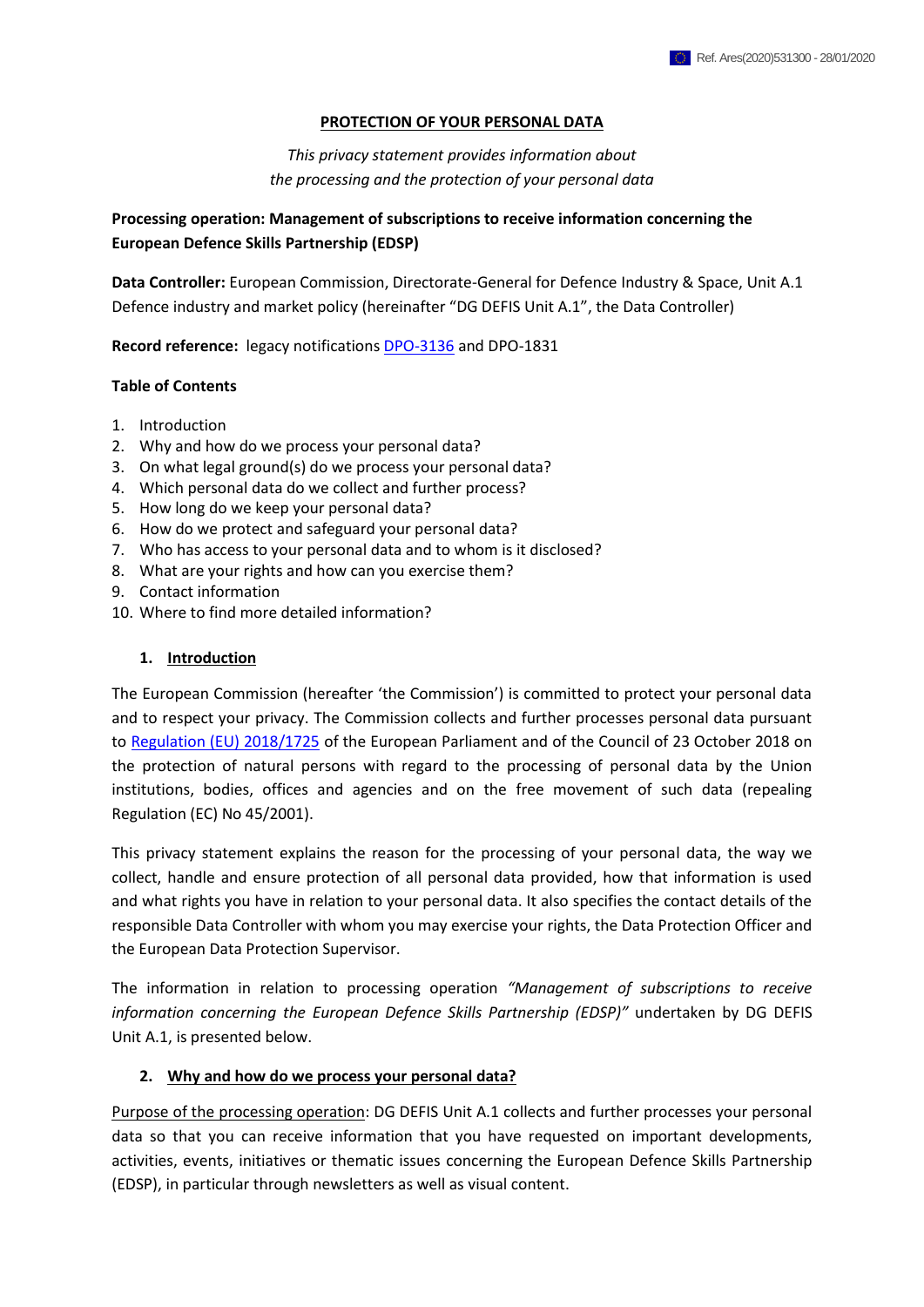Your personal data will not be used for an automated decision-making including profiling.

## **3. On what legal ground(s) do we process your personal data**

You have subscribed to receive the information on important developments, activities, events, initiatives or thematic issues in the area of the European Defence Skills Partnership (EDSP), either by email or via the EDSP website www.eudsp.eu.

We process your personal data, because you have given your consent to the processing of your personal data for the purpose of receiving the requested information.

# **4. Which personal data do we collect and further process***?*

In order to carry out this processing operation, the Data Controller collects the following categories of personal data:

- Your name, surname and email address are needed to ensure the delivery of the service to you as a subscriber.
- The following personal data is needed for providing you with a more personalised experience (i.e. better targeting the content of the information): Title (Mr/Ms), Organisation, Position, Country.

## **5. How long do we keep your personal data?**

The Data Controller only keeps your personal data for the time necessary to fulfil the purpose of collection, namely until you unsubscribe from the mailing list.

Subscribers can write to [info@eudsp.eu](mailto:info@eudsp.eu) to unsubscribe. Alternatively, you can unsubscribe by following the unsubscribe link at the bottom of each Newsletter. Appropriate action shall be taken within a week of receiving the unsubscription request.

# **6. How do we protect and safeguard your personal data?**

All personal data in electronic format (e-mails, documents, databases, uploaded batches of data, etc.) are stored either on the servers of the European Commission or of its contractor (processor), which helps managing the EDSP website and the Newsletter. All processing operations are carried out pursuant to [Commission Decision \(EU, Euratom\) 2017/46](https://eur-lex.europa.eu/legal-content/EN/TXT/?qid=1548093747090&uri=CELEX:32017D0046) of 10 January 2017 on the security of communication and information systems in the European Commission.

The Commission's processor is based in an EU Member State and is bound by a specific contractual clause for any processing operations of your data on behalf of the Commission, and by the confidentiality obligations deriving from the transposition of the General Data Protection Regulation in the EU Member States ('GDPR' [Regulation \(EU\) 2016/679](https://eur-lex.europa.eu/legal-content/EN/TXT/?uri=celex%3A32016R0679)*).*

In order to protect your personal data, the Commission has put in place a number of technical and organisational measures. Technical measures include appropriate actions to address online security, risk of data loss, alteration of data or unauthorised access, taking into consideration the risk presented by the processing and the nature of the personal data being processed. Organisational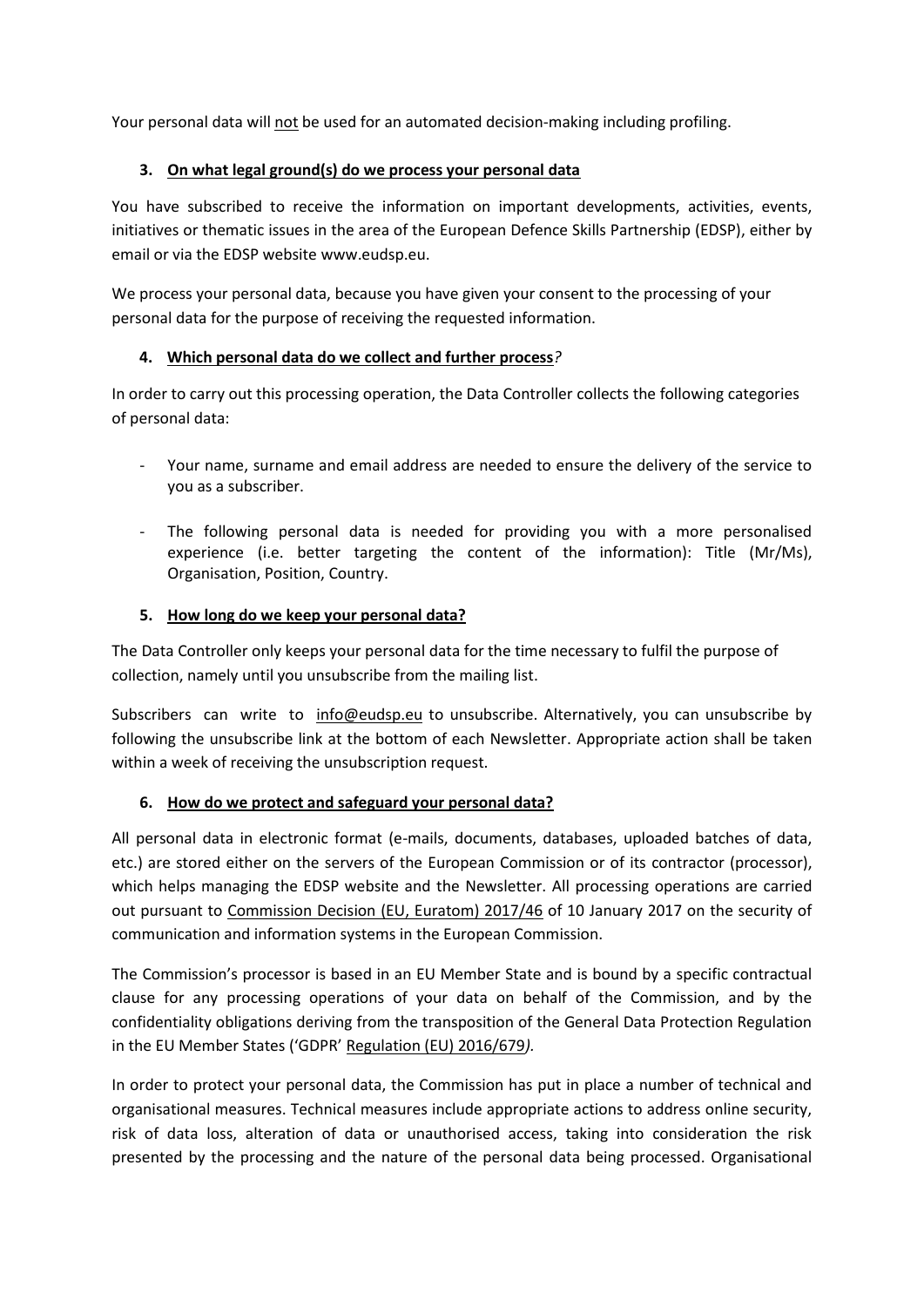measures include restricting access to the personal data solely to authorised persons with a legitimate need to know for the purposes of this processing operation.

## **7. Who has access to your personal data and to whom is it disclosed?**

Access to your personal data is provided to the Commission staff responsible for carrying out this processing operation and to authorised Commission staff according to the "need to know" principle. Such staff abide by statutory, and when required, additional confidentiality agreements.

Your personal data is accessible to the controller's contractor based on a contract pursuant to Article 29 of Regulation (EU) 2018/1725.

In case you subscribe, or unsubscribe, to receive information via the EDSP website, this website will collect cookies and uses some third party services, as described on its privacy policy [https://eudsp.eu/cookies-policy.asp?event\\_id=4370&page\\_id=9648](https://eudsp.eu/cookies-policy.asp?event_id=4370&page_id=9648)

The information we collect will not be given to any other third party, except to the extent and for the purpose we may be required to do so by law.

## **8. What are your rights and how can you exercise them?**

You have specific rights as a 'data subject' under Chapter III (Articles 14-25) of Regulation (EU) 2018/1725, in particular the right to access your personal data and to rectify them in case your personal data are inaccurate or incomplete. Where applicable, you have the right to erase your personal data, to restrict the processing of your personal data, to object to the processing, and the right to data portability.

You have consented to provide your personal data to DG DEFIS A.1 for the present processing operation. You can withdraw your consent at any time by notifying the Data Controller as explained under Heading 5 above. The withdrawal will not affect the lawfulness of the processing carried out before you have withdrawn the consent.

You can exercise your rights by contacting the Data Controller, or in case of conflict the Data Protection Officer. If necessary, you can also address the European Data Protection Supervisor. Their contact information is given under Heading 9 below.

Where you wish to exercise your rights in the context of one or several specific processing operations, please provide their description (i.e. their Record reference(s) as specified under Heading 10 below) in your request.

## **9. Contact information**

# - **The Data Controller**

In case you would like to exercise your rights under Regulation (EU) 2018/1725, or if you have comments, questions or concerns, or if you would like to submit a complaint regarding the collection and use of your personal data, please feel free to contact the Data Controller a[t info@eudsp.eu.](mailto:info@eudsp.eu)